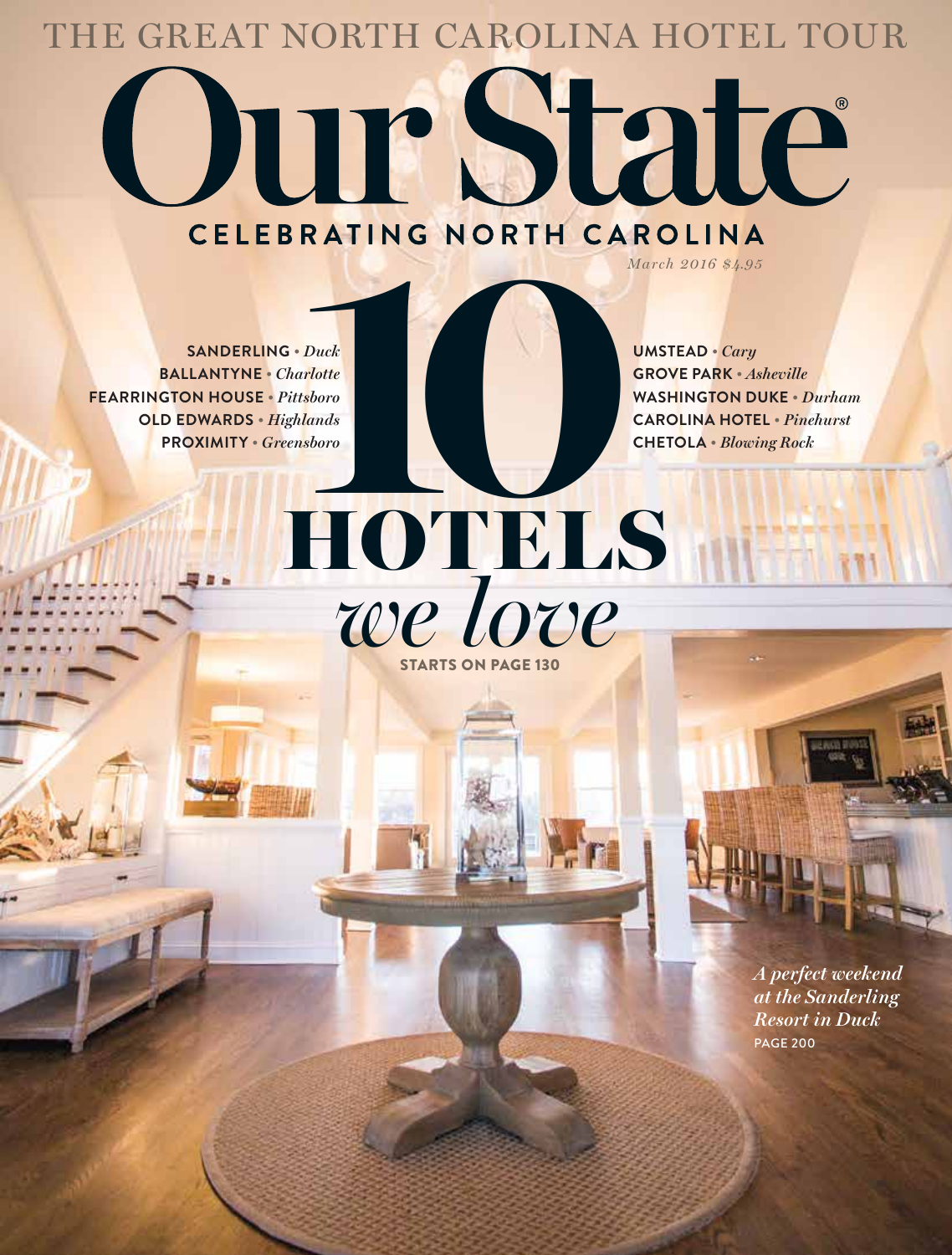## GUESTS *of Honor*  $\mathbf{H}$

V١

**2** Our State | *March 2016 ourstate.com* **3**

Dennis and Nancy Quaintance spent a month "living" in their own Greensboro hotel. With new insight, they added even more amenities for a splendid experience.

*written by* Susan Stafford Kelly *photography by* stacey van berkel

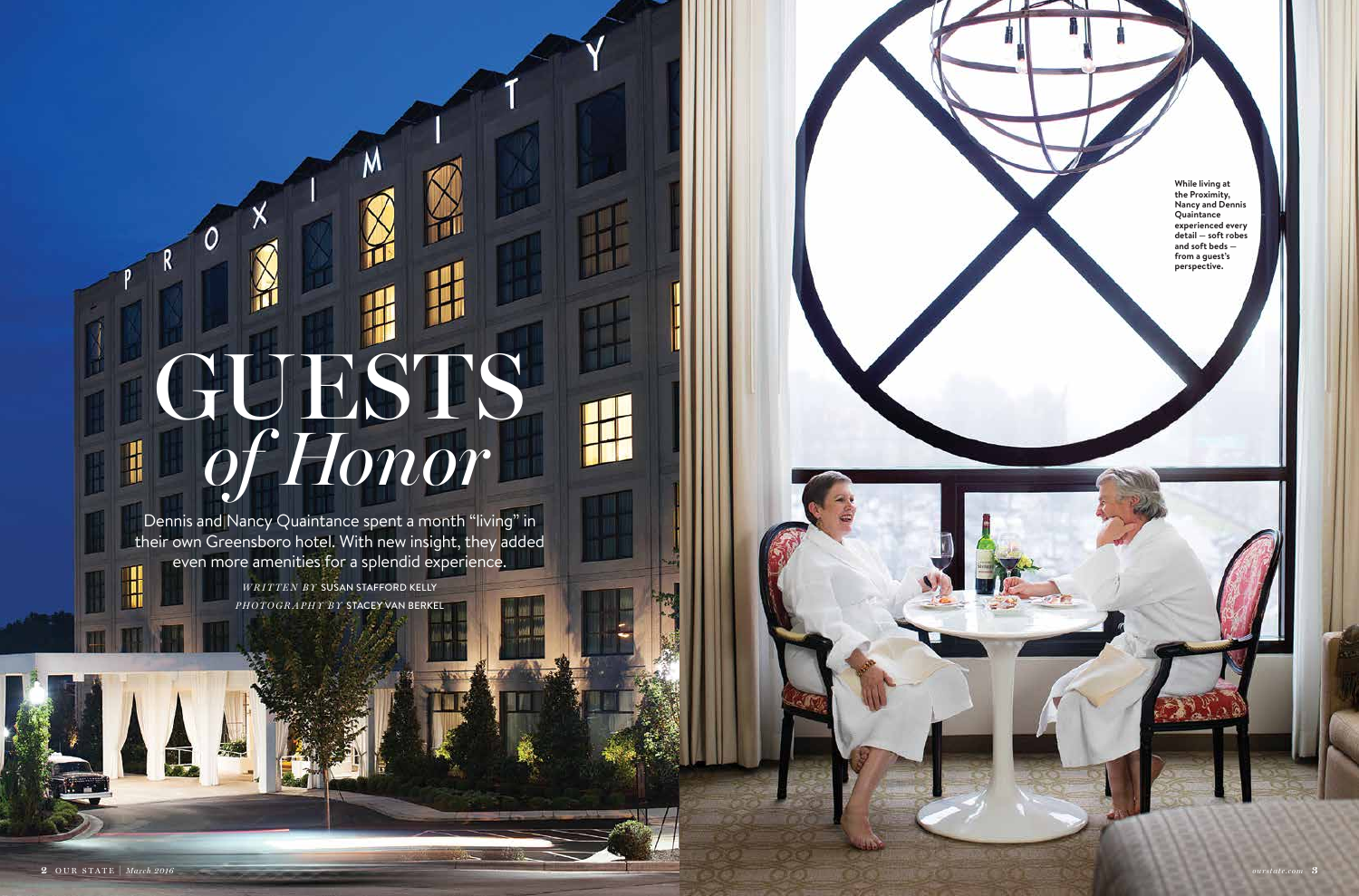## Surely no one ever outgrows the Eloise<br>fantasy of living in a hotel. Of having<br>bed made every day by someone else. fantasy of living in a hotel. Of having the **Example is a second second to a fixed matrice of the matrice of the matrice of the second second second second to all of your needs.**<br> **tends to all of your needs.**<br> **tends to all of your needs.**<br> **tends to all of your ne** hearing that discreet knock on the door, the

polite, slightly questioning utterance — "Room service?" — and having your meal rolled in, uncapped, and presented with a flourish. Of having everyone, from the manager to the doorman, know you by your first name.

The employees of Greensboro's O.Henry and Proximity hotels know Dennis and Nancy Quaintance by name, indeed. The husband-andwife team are the owners, or, in the vernacular of their trade, hoteliers and proprietors. They bear no resemblance to the beloved, occasionally bratty, eternally curious, wild-haired heroine of Kay Thompson's *Eloise* books.

But when Nancy broke her ankle on a European hiking trip, the couple found themselves as guests in their own hotel. Hobbled by pins, screws, and surgery, and unable to drive, Nancy (and, of course, Dennis) spent 30 days and 30 nights — not quite Noah and the ark, but still — living in the couple's own, well, creations.

Think of it. Are the comforts of home transferable, available in a hotel? Really? That reading light with the angle you love. The chair you always sit in, whose back hits the nape of your neck at just the right place. When you want peanut butter crackers balanced on your belly while you bingewatch Netflix in bed.

The short answer: yes. The Quaintances have always designed and furnished their hotels the way

the "whole weirdness" of their stay as an "out-ofbody experience."

they want to, and do, live at home. "We're our own demographic," is how Dennis puts it.

In a way, that was beneficial, and ultimately, as Dennis puts it, "poignant." Perhaps like watching your children grow up, strike out, and fend for themselves in the world. A task that living at The Plaza would undoubtedly have prepared Eloise for, if she'd ever had to grow up.  $\mathbf{Q}_{\mathbf{S}}$ 

Nancy sews most of her clothes, and at the time of their month-long hotel stay, she was working on a poncho with intricate reverse appliqués. Good lighting was an absolute necessity, and with six lamps in every room, each with two bulbs that have two settings, she was able to complete her work with ease, and illumination. She missed, though, another occasional table to hold her sewing "stuff," and another throw pillow or two for back support. This just in: additional accent tables and throw pillows have been added at both lodgings.

The shower stool, the "wand" shower head, the ferrying to off-site meetings and appointments. Handicap access is a given, and what isn't right will be righted. Yes, ma'am, the O.Henry and Proximity guest services and taxi team can accommodate you.

**Let's face it; the bed's the thing. "I think it's**  arrogant to tell someone how they want to sleep," Dennis says of what he calls the "bed wars" currently raging between hotel chains. When traveling, the two immediately remove the stuffing from the heavy, hot duvets ubiquitous in European and American hotels. For their Greensboro hotels, the coverlet was created in the same fashion: threesheeted, but with a thinner layer of warmth. Hey, it's North Carolina, not the North Pole.



"We're here every day, working," he says, "But being here physically and socially — like a guest — was different."

*Susan Stafford Kelly is a contributing editor of*  Our State.

**Proximity HOTEL**  *704 Green Valley Road Greensboro, NC 27408 (336) 379-8200 proximityhotel.com* 

**If three meals a day, multiplied by 30, and** prepared in someone else's kitchen, sounds like heaven, the Quaintances would agree. They ate most breakfasts outdoors, and for lunches and dinners, they never repeated an entrée.

Rooms are furnished with a desk and a table — a two-top, the better to stare into your sweetie's eyes, or to spread the free magazines and newspapers on. "We read every magazine," Nancy says. And worked in every public space, used every public restroom — Nancy realized people would appreciate a seat in here while touching up hair and makeup — and took advantage of every amenity.

Although the couple makes surprise overnight visits to the O.Henry and Proximity, this stay fell into a different category and context. You wouldn't imagine the necessity of living in a hotel for a month as the making of a "vulnerable" experience, but Dennis felt that way.

Normally, the Quaintances regard service and rooms and food and drink with "squinty eyes." They lived and experienced them, however, with "soft eyes." Initially, they worried about privacy — *would that extra glass of wine be noticed?* — but never felt theirs was compromised. Dennis describes

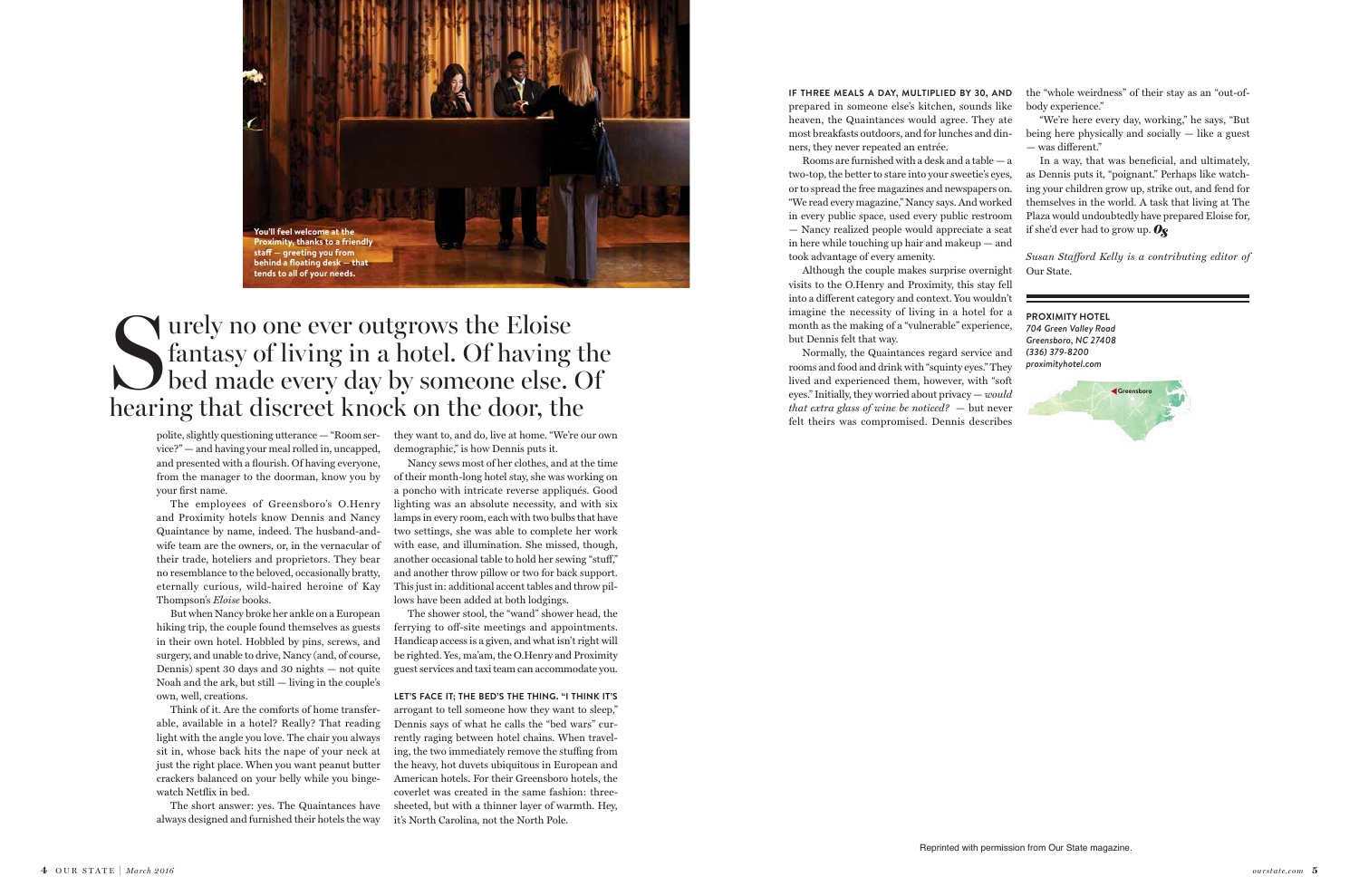

PHOTOGRAPH BY STACEY VAN BERKEL

 $\clubsuit$ 

Ě

P.

**TIME &** 

VI

 $\blacksquare$ 

╭

أكله

**proximity •** *Greensboro* **• The reception area seems to float over a dramatic, two-story atrium, where live orchids adorn the walls opposite the sweeping, curved staircases.**

a composito de cara

 $\blacksquare$ 

**Red**